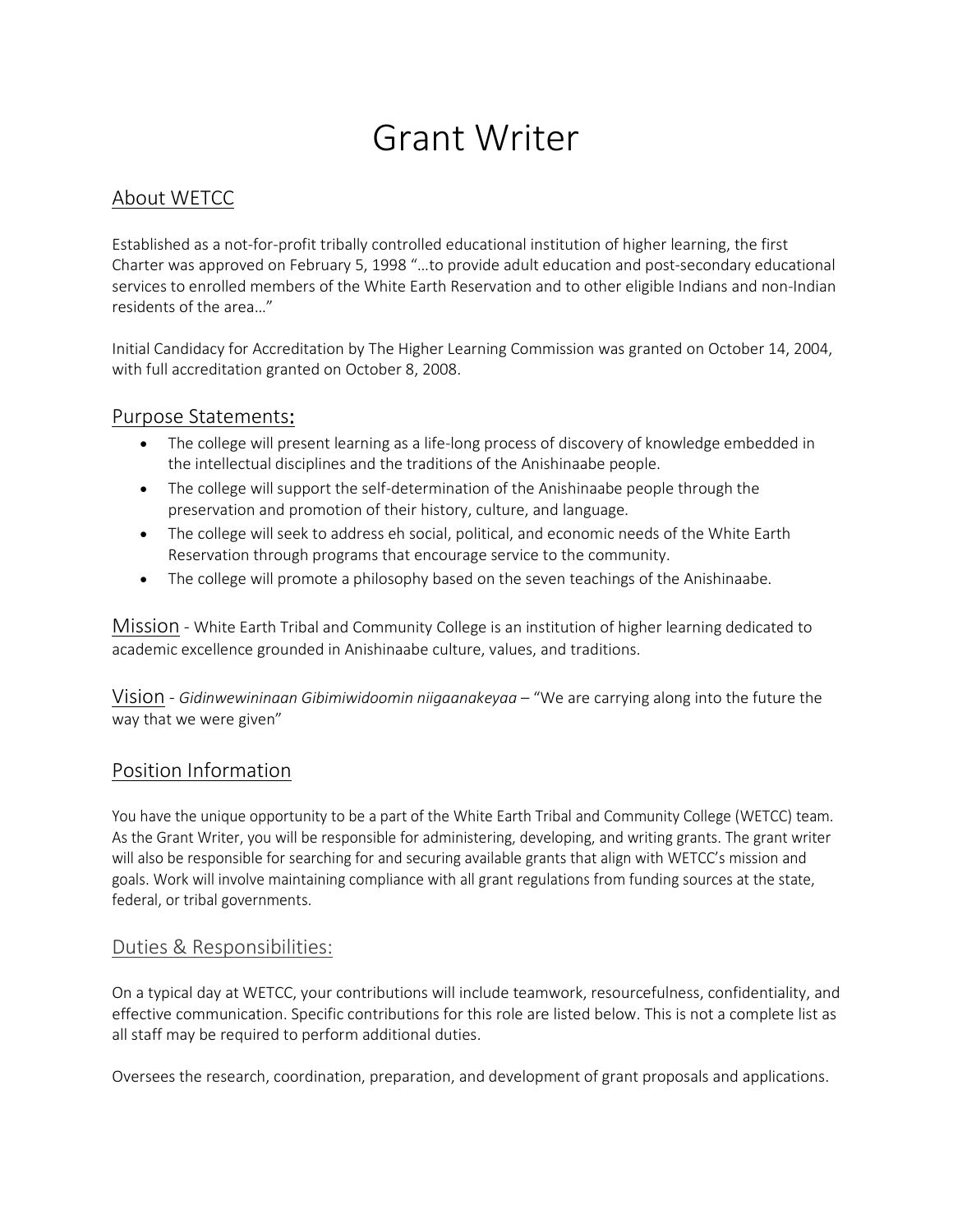Researches all sources to find funds for new grants and grant renewal opportunities.

Manages grant proposal developments and other funding opportunities.

Ensures compliance with grant regulations by monitoring the grant budget, annual performance reports, and project costs.

Identifies public and private funding opportunities based on WETCC's strategic plan.

Monitors various online and print publications for source information at the local, state, and national levels.

Develops a network of partnerships including other higher education entities to expand WETCC's services.

Reviews and interprets funding solicitations and announcements from public and private funding sources and remains current on funding trends and themes.

Monitors funding agencies and legislation for regulation changes.

Maintains internal grant tracking documents and contributes to accurate maintenance of grant records.

Work Schedule: Monday – Friday, 8:00 am – 4:30 pm

Advertised Salary: \$55,000-\$60,000 - DOQ

#### Minimum Qualifications:

Bachelor's Degree in education, business management, communications, marketing, or related field Three years experience in the development, writing, and coordination of grants A combination of education and experience may be considered Must have knowledge of any laws pertaining to grant and/or contract administration Current driver's license and insurance Ability to pass a background check prior to being offered employment Ability to travel for professional development and job-related activities

Applicant Materials Required: Cover Letter, Resume, three professional references, completed WETCC application, and background check consent form; application and consent form can be found at [www.wetcc.edu.](http://www.wetcc.edu/)

#### Benefits:

WETCC offers a comprehensive benefits package, for full-time employees, including Company-paid life and disability. Other benefits include Health, Dental, H.S.A. with company match, additional life insurance, accident, critical illness, hospital indemnity, vision, Legal & ID Shield, and medical & dependent care FSA. The effective date for new full-time employees is the first of the month following the date of hire.